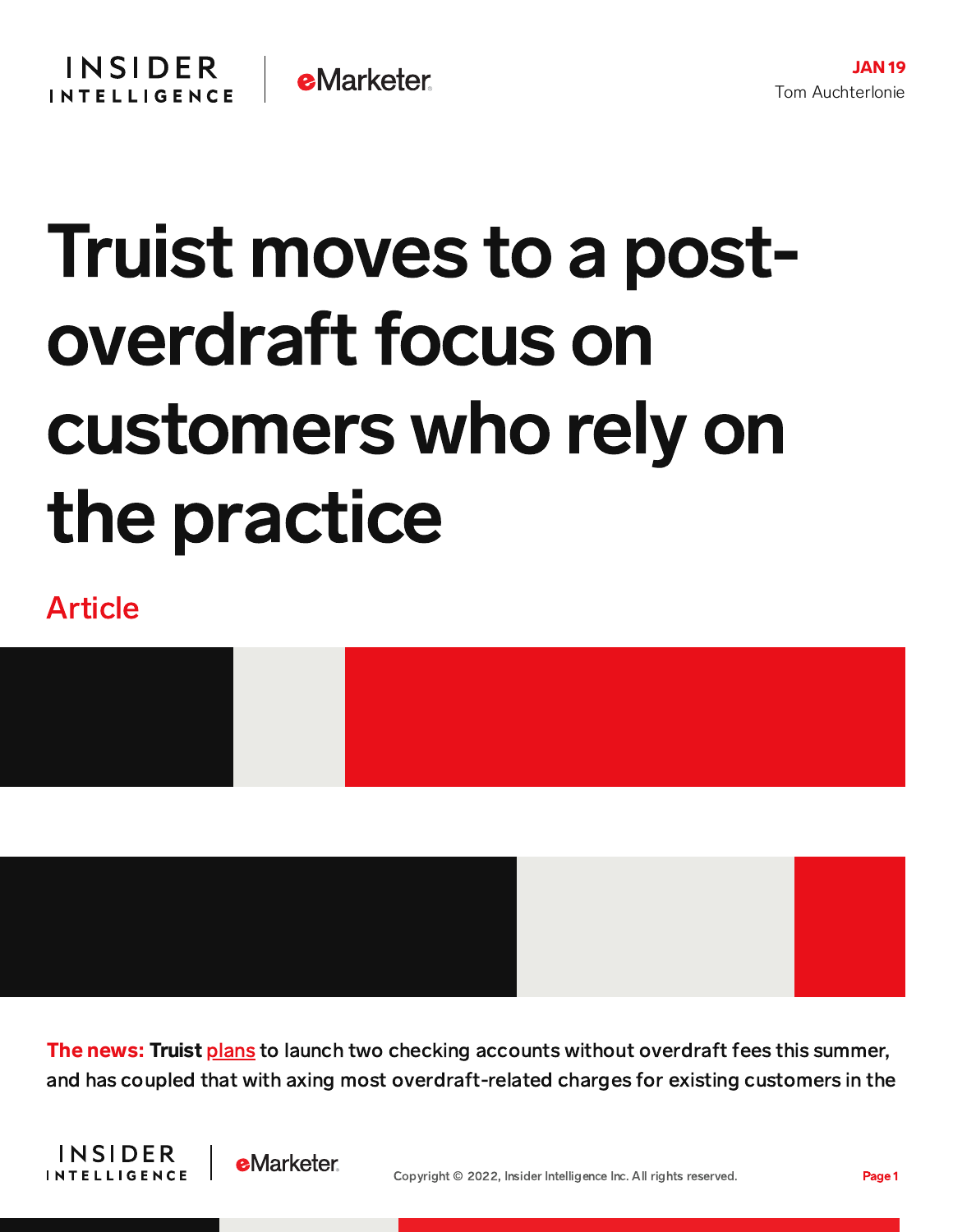coming months.

INSIDER

**INTELLIGENCE** 

**e**Marketer

More on this: One no-overdraft-fee product is called the Truist One checking account, with added features including:

- A balance-based credit line of up to \$750, which all eligible customers can get.
- A negative balance buffer of \$100, which is for qualifying customers.
- A premium rewards component.

Truist's other account, which doesn't carry a name, is designed as an alternative to financial products like payday loans and checking cash. The company added that it will **"**bring many more households into mainstream banking, and create a pathway to upgrade to Truist One.**"**

The bank is also getting rid of its existing fees for overdraft protection transfer, returned items, and negative account balances. Truist estimates that all of its overdraft changes will save its customers \$300 million annually by 2024.

Brant Standridge, Truist's chief retail community banking officer, said the bank's changes were the result of a months-long process that began with asking customers for feedback. Standridge also stressed how the changes go beyond eschewing overdrafts, citing the creditaccess and rewards features.

**Trendspotting:** Truist is the latest in a slew of major US [banks](https://content-na2.emarketer.com/bofa-overdraft-cuts-could-help-its-standing-with-regulators-scrutinizing-fees?utm_campaign=banking+briefing+01/12/2022+smb+neobanks+trio+lending&utm_medium=email&utm_source=triggermail&utm_term=bii+list+banking+all) to announce that it's limiting customers' overdraft exposure.

- Wells Fargo [unveiled](https://content-na2.emarketer.com/wells-fargo-joins-peers-cutting-overdraft-fee-exposure-staying-ahead-of-regulators) five changes last week, including the elimination of non-sufficient funds (NSF) fees, adding a 24-hour grace period, and short-term loans of up to \$500.
- Also last week, **Bank of America** [announced](https://content-na2.emarketer.com/bofa-overdraft-cuts-could-help-its-standing-with-regulators-scrutinizing-fees?utm_campaign=banking+briefing+01/12/2022+smb+neobanks+trio+lending&utm_medium=email&utm_source=triggermail&utm_term=bii+list+banking+all) that it would end its NSF fees while cutting its overdraft charge from \$35 to \$10.
- JPMorgan Chase [said](https://content-na2.emarketer.com/jpmorgan-takes-relatively-modest-steps-cut-customers-overdraft-fee-exposure) last month that it's ending its return-item charge and increasing the dollar amount that customers can overdraft before incurring fees.

**The big takeaway:** The breadth of Truist's changes show that it's not only looking to prune overdraft fees—it's also aiming to help the types of customers that may have [relied](https://content-na2.emarketer.com/jpmorgan-takes-relatively-modest-steps-cut-customers-overdraft-fee-exposure) on overdrafting their accounts to get short-term liquidity.